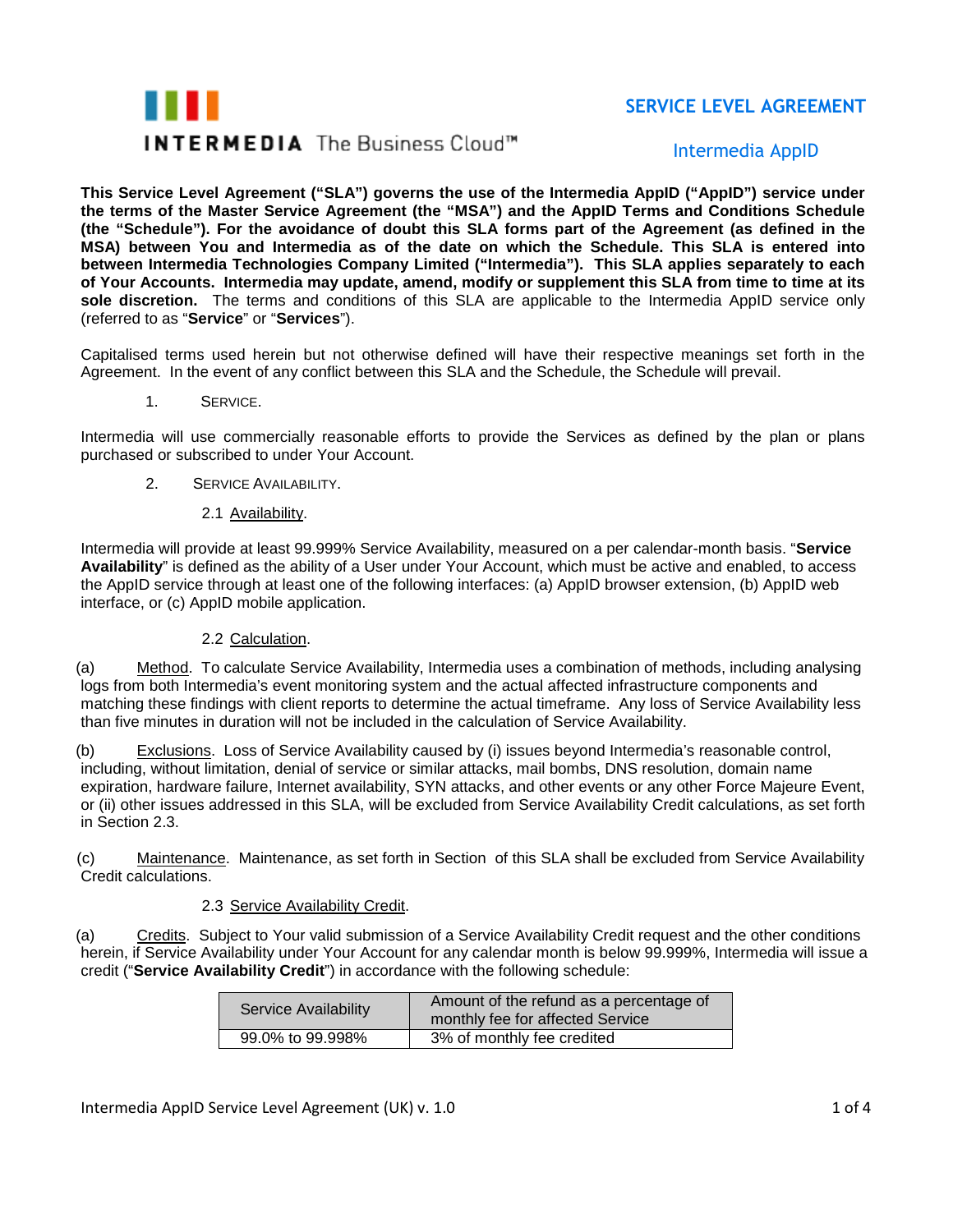| 98.0% to 98.99% | 5% of monthly fee credited                                                                  |
|-----------------|---------------------------------------------------------------------------------------------|
| 95.0% to 97.99% | 10% of monthly fee credited                                                                 |
| 90.0% to 94.9%  | 25% of monthly fee credited                                                                 |
| 89.9% or below  | 2.5% credited for every 1% of lost<br>availability up to the maximum total<br>penalty limit |

Service Availability Credits for partial calendar months of Your subscription for Your Account will be adjusted on a pro rata basis.

(b) Requests for Credits. To request a Service Availability Credit, (i) Your Account must be in good standing with Intermedia, (ii) You must open a technical support ticket in the administrative control panel reporting an apparent Service interruption within 72 hours of the event, and (iii) You must send an email or written Service Availability Credit request to the Billing Department at [billing@intermedia.net](mailto:billing@intermedia.net) in the month immediately following the month for which You are requesting a Service Availability Credit. Service Availability Credit requests must include Your Account name or Account number and the dates and specific times for which You are requesting Service Availability Credits.

Intermedia will compare information provided by You to the data referenced in Section above. A Service Availability Credit will be issued only if Intermedia confirms, at Intermedia's sole discretion, from such data that a Service Availability Credit is available.

(c) Calculation of Credits. Intermedia will calculate the Service Availability Credit based on the fees for the Service and the percentage of overall individual AppID user accounts adversely affected. For example, if the Service Availability Credit pertains to the Service Availability of two AppID user accounts out of 200 AppID user accounts purchased, the Service Availability Credit would be calculated as 1% x the monthly fee for all of Your AppID user accounts x the % of monthly fee credited (as set forth above).

(d) Total Credits; Sole Remedy. The limits regarding total Service Availability Credits available under this SLA are set forth in Section of this SLA.

- 3. APPID DATA RECOVERY CREDIT.
	- 3.1 Backups.

Intermedia does not (a) maintain historical backup copies for the purpose of point in time Data recovery or (b) guarantee that backups will be made.

### 3.2 Data Recovery.

If Your AppID Data (a) becomes corrupted in Your Intermedia-hosted AppID account, due to an act or failure to act by Intermedia; or (b) is lost due to a direct failure of the relevant Intermedia hardware or datacenter where Your AppID Data is hosted (each, an "**Event**"), and Intermedia fails to restore Your AppID Data to the last available good state, as determined by Intermedia, in its sole discretion within five (5) business days of Your initial submission of a Technical Support Ticket in the administrative control panel reporting AppID Data loss, Intermedia will issue a credit ("**Recovery Credit**") for the corresponding amount stated in the table:

| Amount of AppID Data that Intermedia was not able to<br>restore | <b>Recovery Credit</b> |
|-----------------------------------------------------------------|------------------------|
| Less than 24 hours of AppID Data                                | 25% of monthly fee     |
| 24 hours to 120 hours of AppID Data                             | 50% of monthly fee     |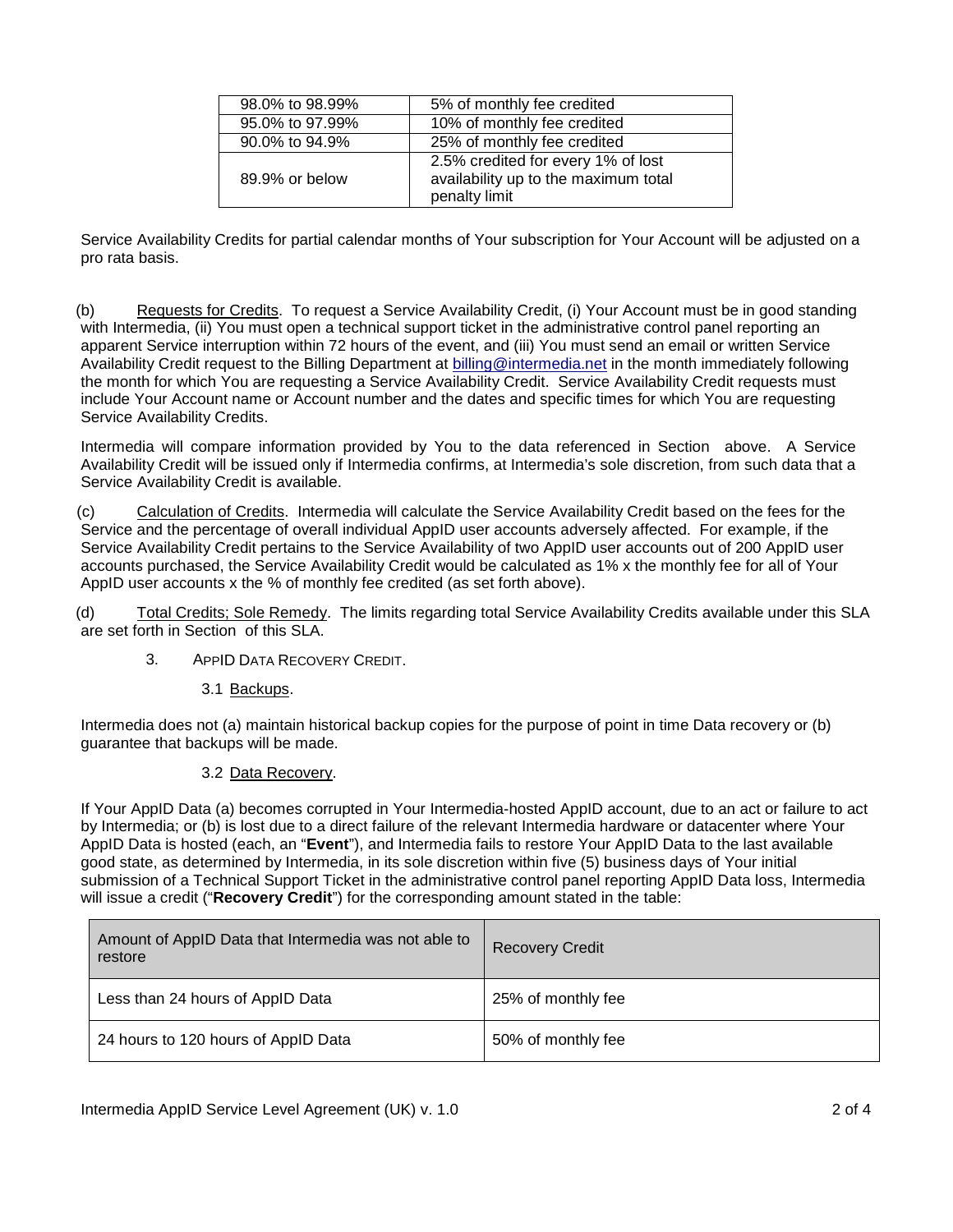| 100% of monthly fee |
|---------------------|
|                     |

To request a Recovery Credit, (a) Your Account must be in good standing with Intermedia, (b) You must open a technical support ticket in the administrative control panel reporting AppID Data loss within 72 hours of the Event, and (c) You must send an email or written Recovery Credit request to the billing department at [billing@intermedia.net](mailto:billing@intermedia.net) in the month immediately following the month for which You are requesting a Recovery Credit. Recovery Credit requests must identify the name associated with Your Account (such as Your legal corporate name) or Your Account number and the dates and specific periods of lost or corrupted AppID Data for which You are requesting the Recovery Credit.

A Recovery Credit is issued only if Intermedia confirms at its own discretion an AppID Data loss warranting the Recovery Credit, as set forth above. If Intermedia is unable to restore the relevant AppID Data within five (5) business days of Intermedia's determination that Recovery Credit request is valid, You will receive a monthly fee credit of 100%.

The limits regarding total Recovery Credits under this SLA are set forth in Section of this SLA.

### 4. TOTAL CREDIT LIMITS; SOLE AND EXCLUSIVE REMEDIES.

*4.1* Total Service Availability Credits. The total Service Availability Credit due to You for any Account may not exceed 50% of the monthly fees charged to that Account during the month for which the Service Availability Credit is to be issued, unless the amount to be credited is less than £1.00 in which case the credit amount will be £1.00. Only one Service Availability Credit is available in any given calendar month. Notwithstanding anything set forth in the Agreement or this SLA, Service Availability Credits are the sole remedy available to You under this SLA and the Agreement for Intermedia's failure to reach the Service Availability levels or otherwise make the Services available.

4.2 Total Recovery Credits. The total Recovery Credit due to You for any Account may not exceed 100% of the monthly fees charged to that Account during the month for which the Recovery Credit is to be issued. Only one Recovery Credit is available in any given month. Notwithstanding anything set forth in the Agreement or this SLA, Recovery Credits are the sole remedy available to You for Intermedia's loss of or corruption of AppID Data or failure to restore AppID Data under this SLA and the Agreement.

4.3 Total Credit Limit. The total credits that You may be issued with respect to any calendar month, including the aggregate of Service Availability Credits and Recovery Credits, will not exceed 150% of the monthly fees charged to the Account during the month for which all such credits are issued.

No Refunds. Credits are applicable only toward future fees for use of the Service and are not convertible into cash or any type of refund, and expire upon any termination of the Service.

5. TECHNICAL SUPPORT.

Intermedia will use commercially reasonable efforts to assist You, through Your authorised Account contacts, with initial set up and configuration of Your Account, issues relating to Your ability to access the Services and troubleshooting other issues related to Intermedia's delivery of the Services. Only Your authorised Account contacts may request information, changes or technical support pursuant to the Agreement. For more information, visit the technical support page of Intermedia's administrative control panel. Intermedia's technical support response time depends on the complexity of the inquiry and support request volume.

6. MANAGEMENT.

6.1 Account Management Tools. Through Your authorised contacts, You may manage Your Account with Intermedia's online management tools, the administrative control panel and end-user control panel. Intermedia will not be required to perform for You any task that can be done through the control panels.

6.2 Custom Configuration. Requests for modification to the standard configuration of the Services will be considered on a case-by-case basis. Approval of such modifications will be at Intermedia's sole discretion. Intermedia does not guarantee any particular result from non-standard configurations nor can it be held

Intermedia AppID Service Level Agreement (UK) v. 1.0 3 of 4